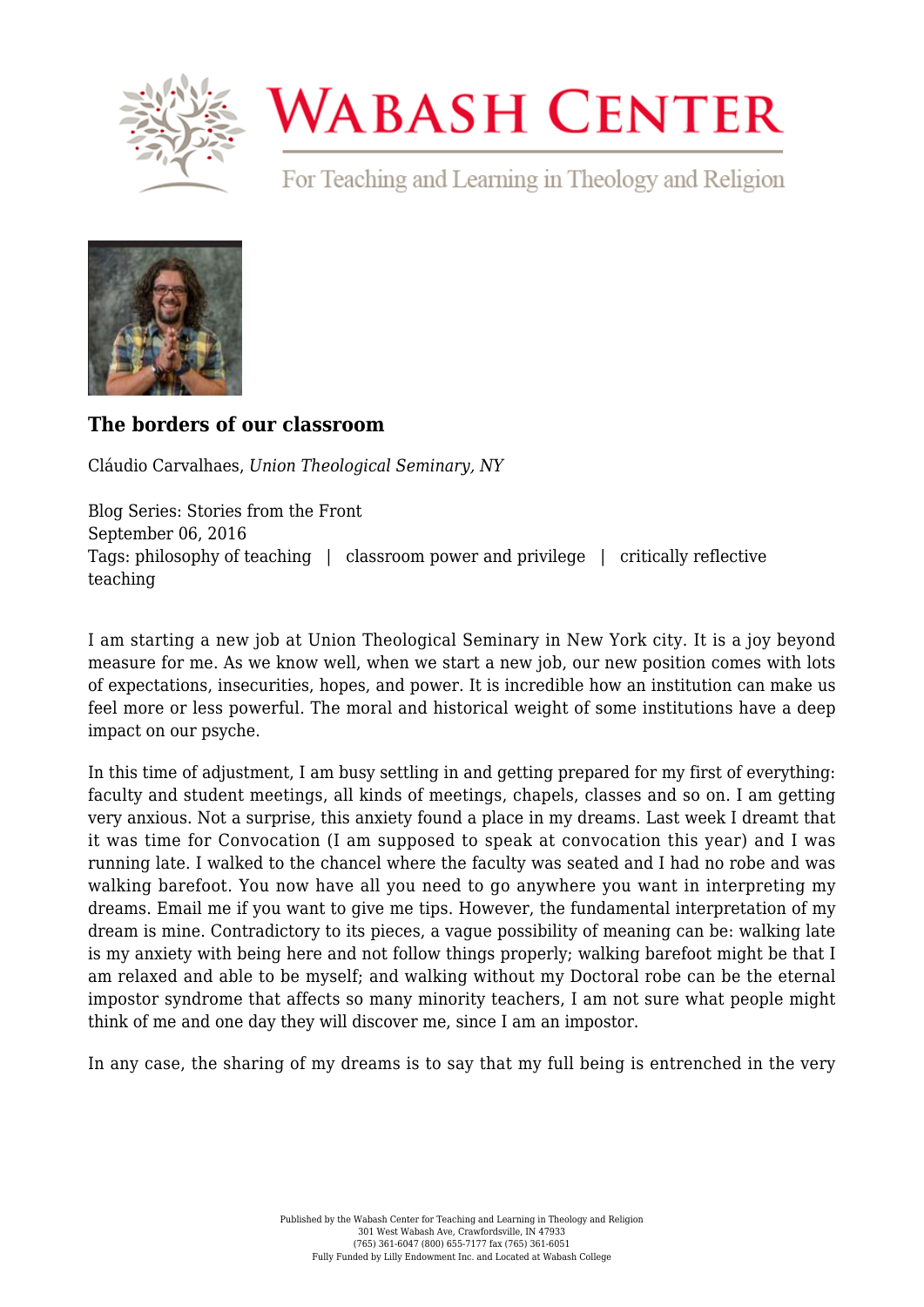craft of



[t](https://www.wabashcenter.wabash.edu/wp-content/uploads/2017/06/blog-the-borders-of-our-classroom-1.jpg)eaching. Our inner life is never detached from our outer life. We feel and think together, our bodies are part of a much larger scheme of things, we get sick when workplaces are dysfunctional. Thus, my class is just a fold within many folds of correlation in the lives of my students, the school, and this country/world. Our classrooms have deep implications associated with the social, racial, sexual, religious, cultural, economic conditions of our students. No text is a text that stands on itself. Every reading is a dialogue, some better than others of course, with worlds opening and/or closing, colliding in many ways, and in all of the teaching/learning exchange life is figured, disfigured, and refigured.

Extending the many folds of our classrooms, our schools are enmeshed in specific economic models, models that are changing our craft in so many ways. The neoliberal system that presses any institution into turning a profit, moving education and health systems into forms of gaining money, is transforming practices and conversations about education. Schools are becoming pawns of the market and its educational strategies are more often in the hands of economists or market specialists than educators. Without money, we can't do anything. While it seems and feels that this is fundamentally right, the results in my view are desolating. For the students: students receive a narrow education; mostly to perform specific functions in the market; students become customers and teachers become the student's employees. For the professors: faculty receives cumulative work for administration with the same or larger teaching loads, the disappearance of tenure -- especially when minorities are raised to tenured positions, increasing adjunct positions, a loss of worker's rights, smaller salaries, and reduced benefits. All of this suggests how expansive a classroom can be and how anxious it can become.

Nonetheless, when we check the borders of our classrooms, we realize that no pedagogy is neutral, or objective. Neutrality is often a form of pretending we are not supporting a political, economic system. Objectivity has been, in the words of Adrienne Rich "little more than male subjectivity." In some ways, very small ways, the borders of our classrooms, both the content and the frame, can help shift worldviews, forms of living and help create new worlds. Critical pedagogies engage students to criticize the inequality of our class system, undo many forms of coloniality, contraband knowledges, create common spaces of differences, debunk ideas, demise economic systems, break down blind consensus, shift some circles of feelings that serve capitalism, challenge political views, confront ignorance and break chains of oppression. If our classes, whatever classes we teach, do not aim at undoing injustices, confronting capitalism/globalization/imperialism and serve the poor, it will tend to maintain conformity and complacency with the powers that be, sustaining class structure and inequality. Capitalism is